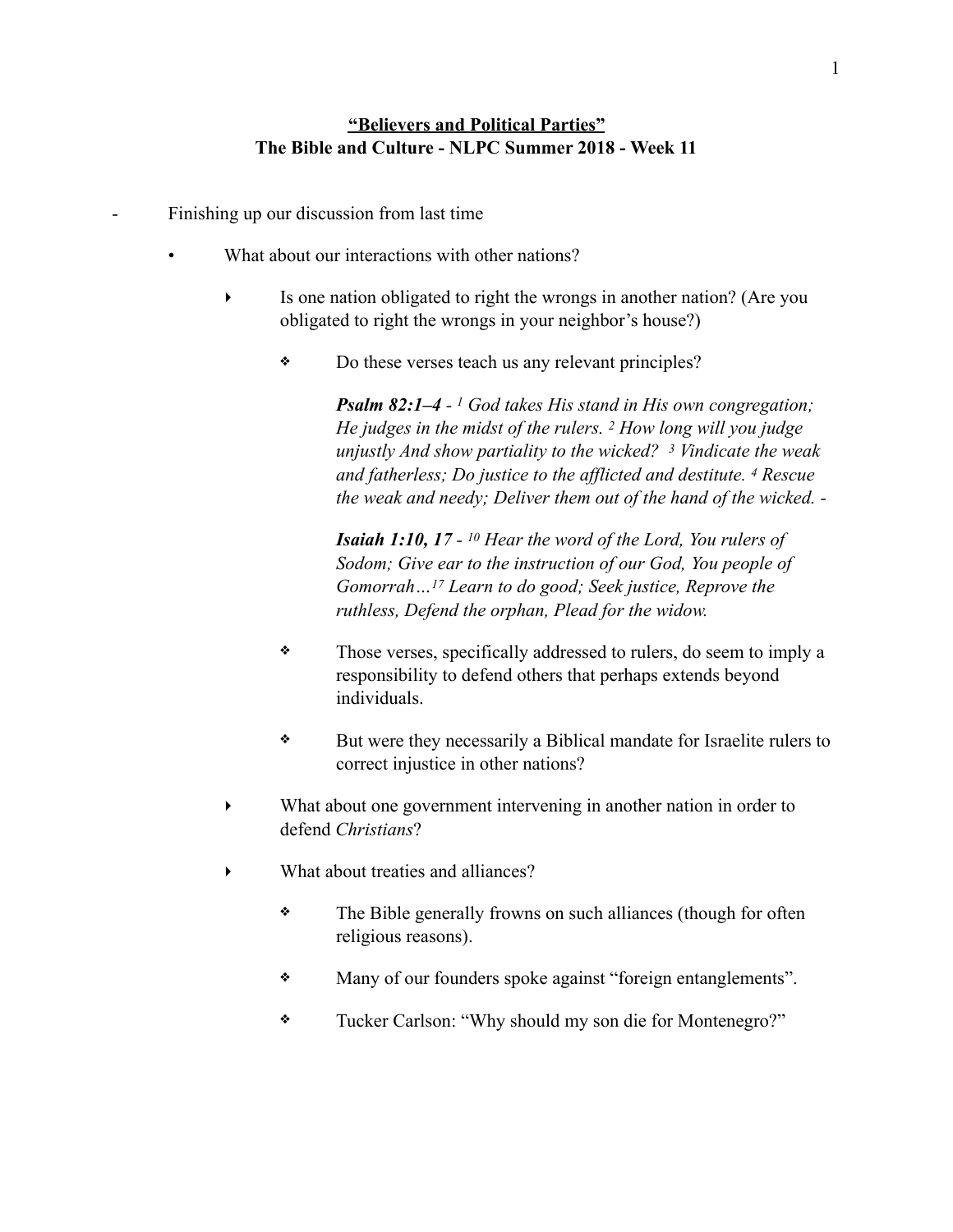- Believers and Political Parties...
	- In the 80's and 90's, it seems that the vast majority of evangelicals identified as Republicans.
	- Today this is definitely *not* the case…
		- ‣ A significant number of people who would affirm evangelical principles (inerrancy, substitutionary atonement, Christ's bodily resurrection) vote Democrat.
		- ‣ Others lean towards third party options like Libertarian, Constitution, etc.
	- This reality shows us the following, at least:
		- ‣ Many believe that a vibrant Christian faith and life can find itself at home in a variety of political allegiances.
		- ‣ Biblically conservative believers have differing political priorities.
			- ❖ Small vs. big Government
			- ❖ Legislating morality vs. individual freedom
			- ❖ Heavy international intervention vs. non-interventionist
			- ❖ Empathetic governance vs. results based governance
			- ❖ Generous governance vs. America first
			- ❖ Constitutional vs. progressive
			- ❖ Moral character of candidates vs. leadership/policy strengths
		- ‣ How do believers with such similar religious and doctrinal beliefs wind up on such divergent political paths?
	- For those who are convinced of the need to vote w/in our existing 2-party structure, on what should our allegiances be based?
		- The morality of the party's platform?
			- ❖ Pro-life vs. LGBT rights?
			- ❖ Low taxation vs. social safety net?
		- $\blacktriangleright$  The morality of the particular candidate?